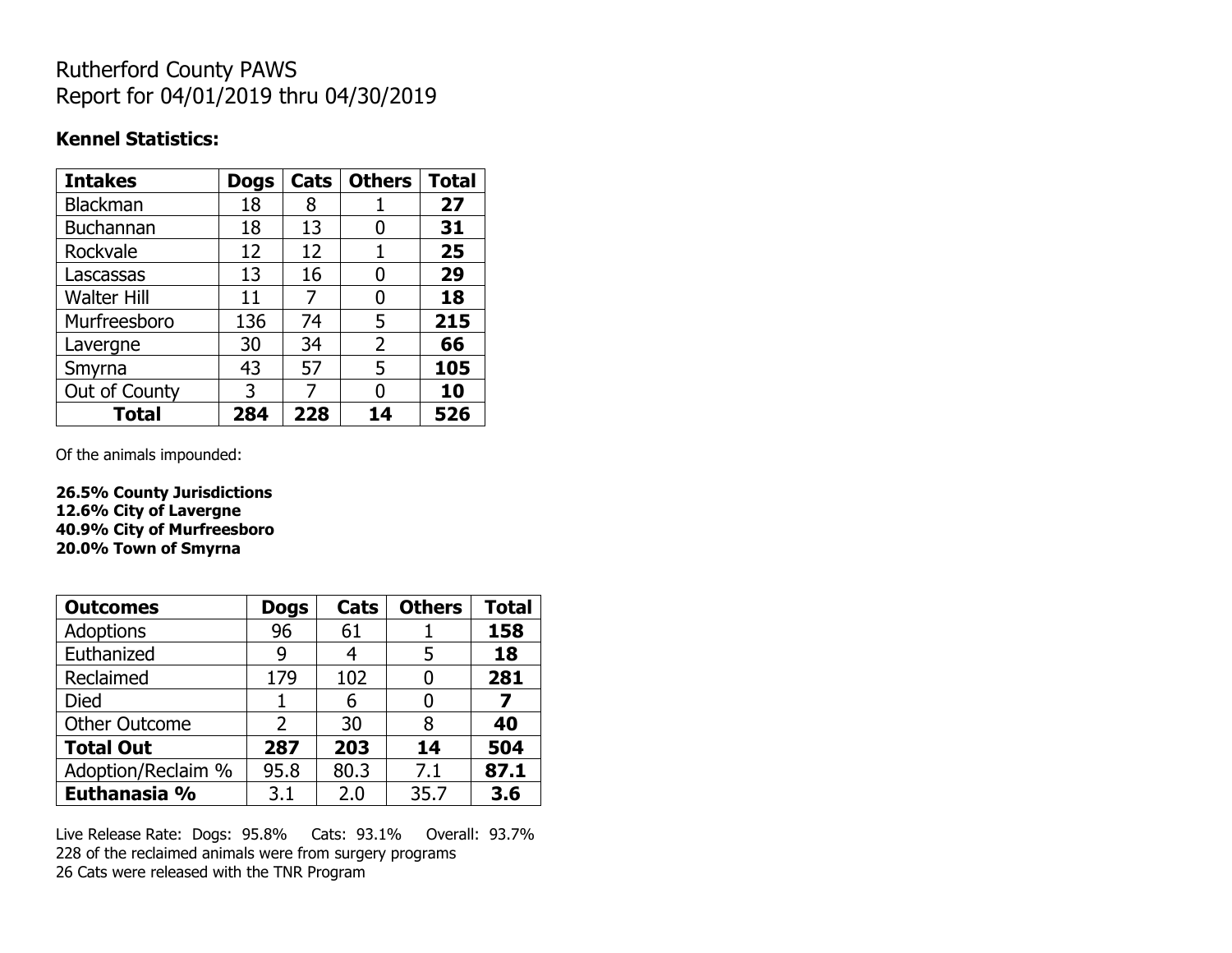Animals left in shelter on 04/30/2019: 71

2201 People visited the shelter looking for a lost /new pet.

1909 Logged calls/voice mails for the month.

#### **Activity Report by Jurisdiction:**

| Zones        | <b>Calls Received</b> | Calls Completed |
|--------------|-----------------------|-----------------|
| Blackman     | 152                   | 166             |
| Buchannan    | 98                    | 104             |
| Lavergne     | 192                   | 211             |
| Lascassas    | 97                    | 103             |
| Murfreesboro | 528                   | 554             |
| Rockvale     | 121                   | 132             |
| Smyrna       | 196                   | 203             |
| Walter Hill  | 84                    | 92              |
| Out of Area  | 31                    | 35              |
| <b>Total</b> | 1499                  | 1600            |

38.9% County Jurisdictions 12.8% City of Lavergne 35.2% City of Murfreesboro 13.1% Town of Smyrna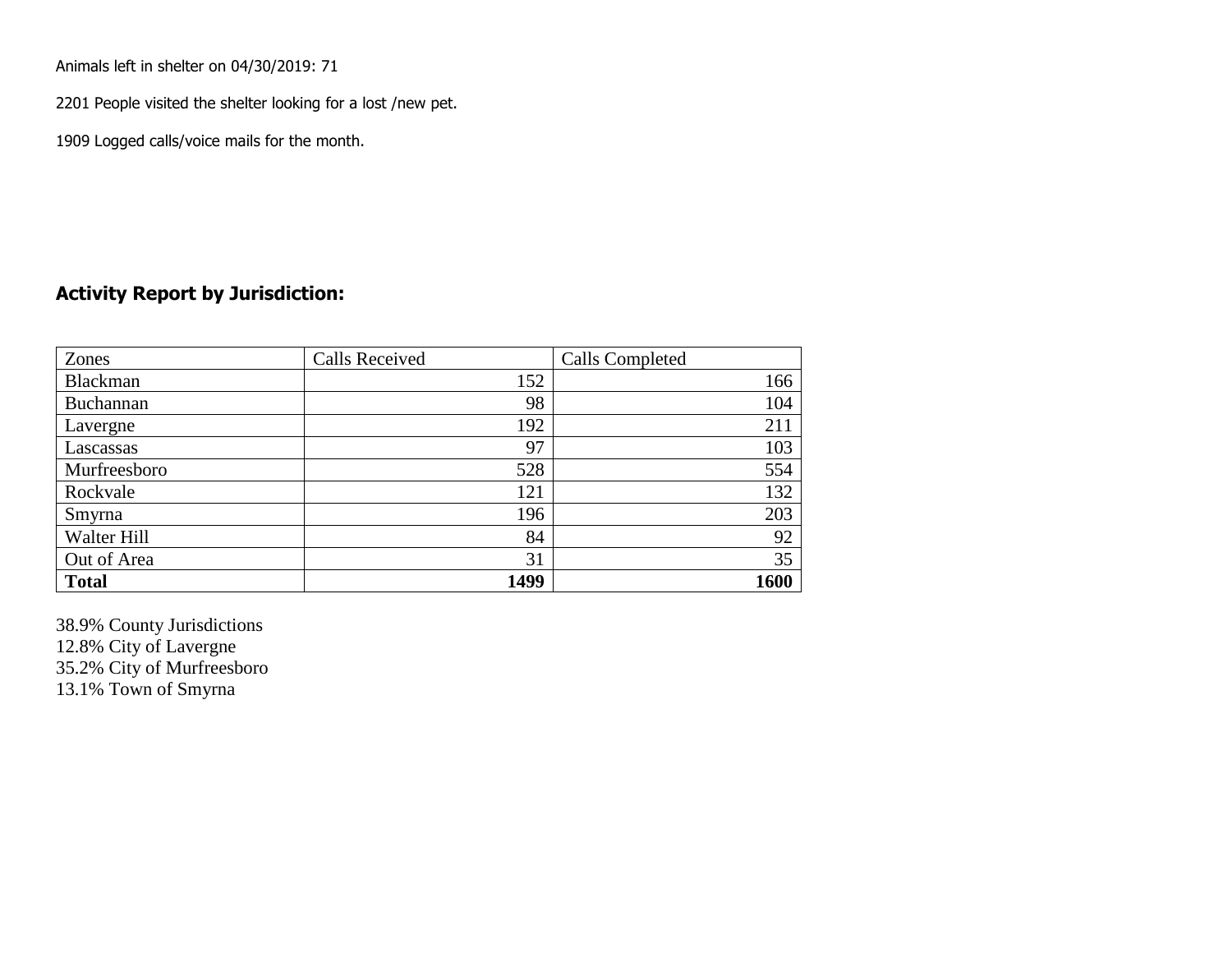## **Mileage:**

| <b>Officer</b> | <b>Miles</b> |
|----------------|--------------|
| 423            | 1031         |
| 424            | 1293         |
| 425            | 1045         |
| 426            | 1438         |
| 427            | 1462         |
| 428            | 1721         |
| 429            | 305          |
| 430            | 1182         |
| 437            | 1545         |
|                |              |
|                |              |
|                |              |
|                |              |
|                |              |
|                |              |
|                |              |
|                |              |
| <b>Total</b>   | 11022        |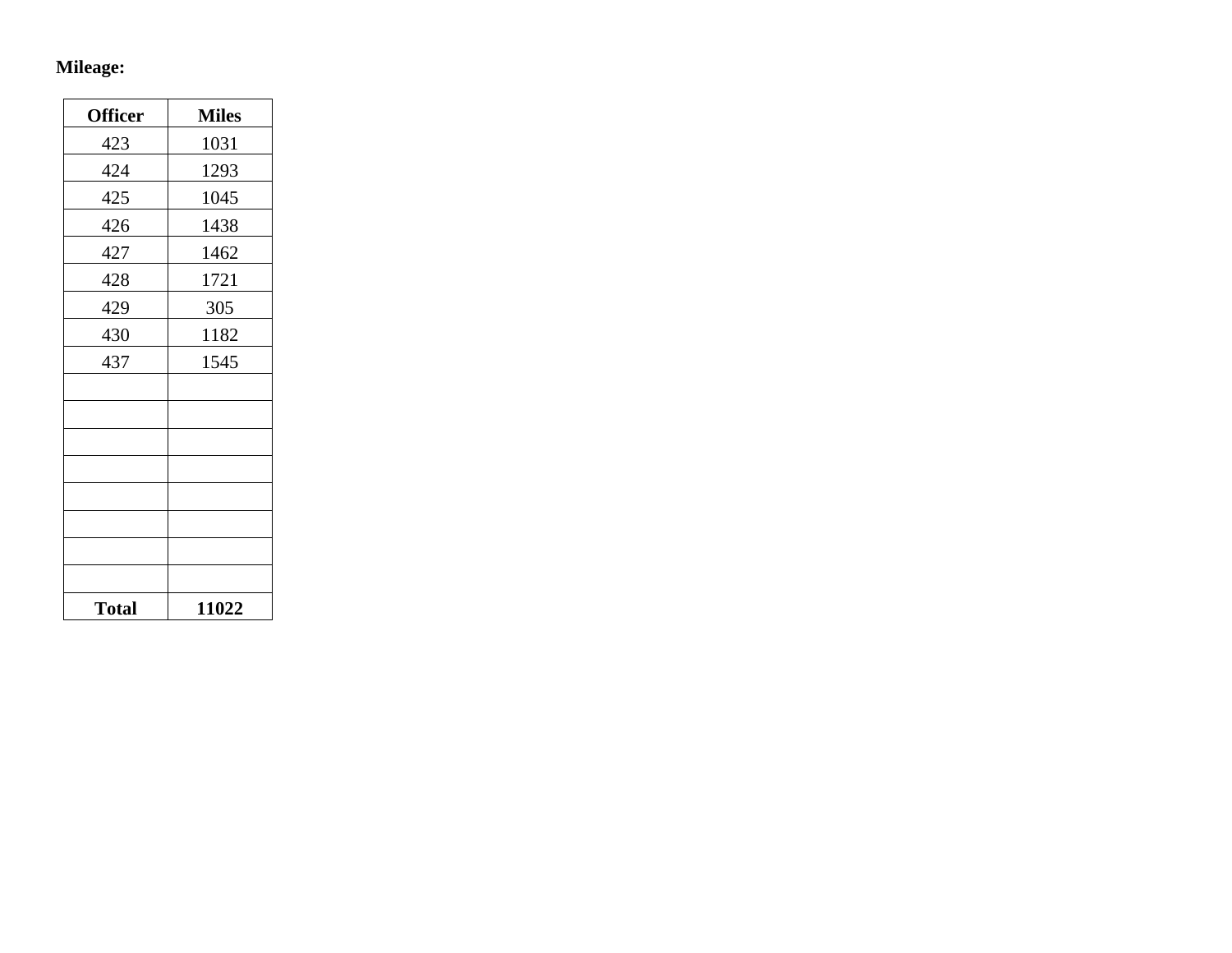# Fiscal Year-to-Date Report 07/01/2018 thru 04/30/2019

### **Kennel Statistics:**

| <b>Intakes</b>     | <b>Dogs</b> | Cats | <b>Others</b> | <b>Total</b> |
|--------------------|-------------|------|---------------|--------------|
| <b>Blackman</b>    | 194         | 239  | 6             | 439          |
| <b>Buchannan</b>   | 168         | 123  | 10            | 301          |
| Rockvale           | 161         | 201  | 10            | 372          |
| Lascassas          | 128         | 150  | 10            | 288          |
| <b>Walter Hill</b> | 92          | 96   | 2             | 190          |
| Murfreesboro       | 1090        | 874  | 65            | 2029         |
| Lavergne           | 261         | 345  | 8             | 614          |
| Smyrna             | 349         | 457  | 24            | 830          |
| Out of County      | 64          | 33   | 0             | 97           |
| <b>Total</b>       | 2507        | 2518 | 135           | 5160         |

Of the animals impounded since July 01:

**32.7% County Jurisdictions**

**11.9% City of Lavergne**

**39.3% City of Murfreesboro**

**16.1% Town of Smyrna**

| <b>Outcomes</b>      | <b>Dogs</b> | Cats | <b>Others</b> | <b>Total</b> |
|----------------------|-------------|------|---------------|--------------|
| <b>Adoptions</b>     | 1274        | 1233 | 44            | 2551         |
| Euthanized           | 150         | 152  | 41            | 343          |
| Reclaimed            | 1070        | 684  | 6             | 1760         |
| <b>Died</b>          | 15          | 72   | 4             | 91           |
| <b>Other Outcome</b> | 19          | 530  | 40            | 589          |
| <b>Total Out</b>     | 2528        | 2671 | 135           | 5334         |
| Adoption/Reclaim %   | 92.7        | 71.8 | 37.0          | 80.8         |
| Euthanasia %         | 5.9         | 5.7  | 30.4          | 6.4          |

Live Release Rate: 91.0%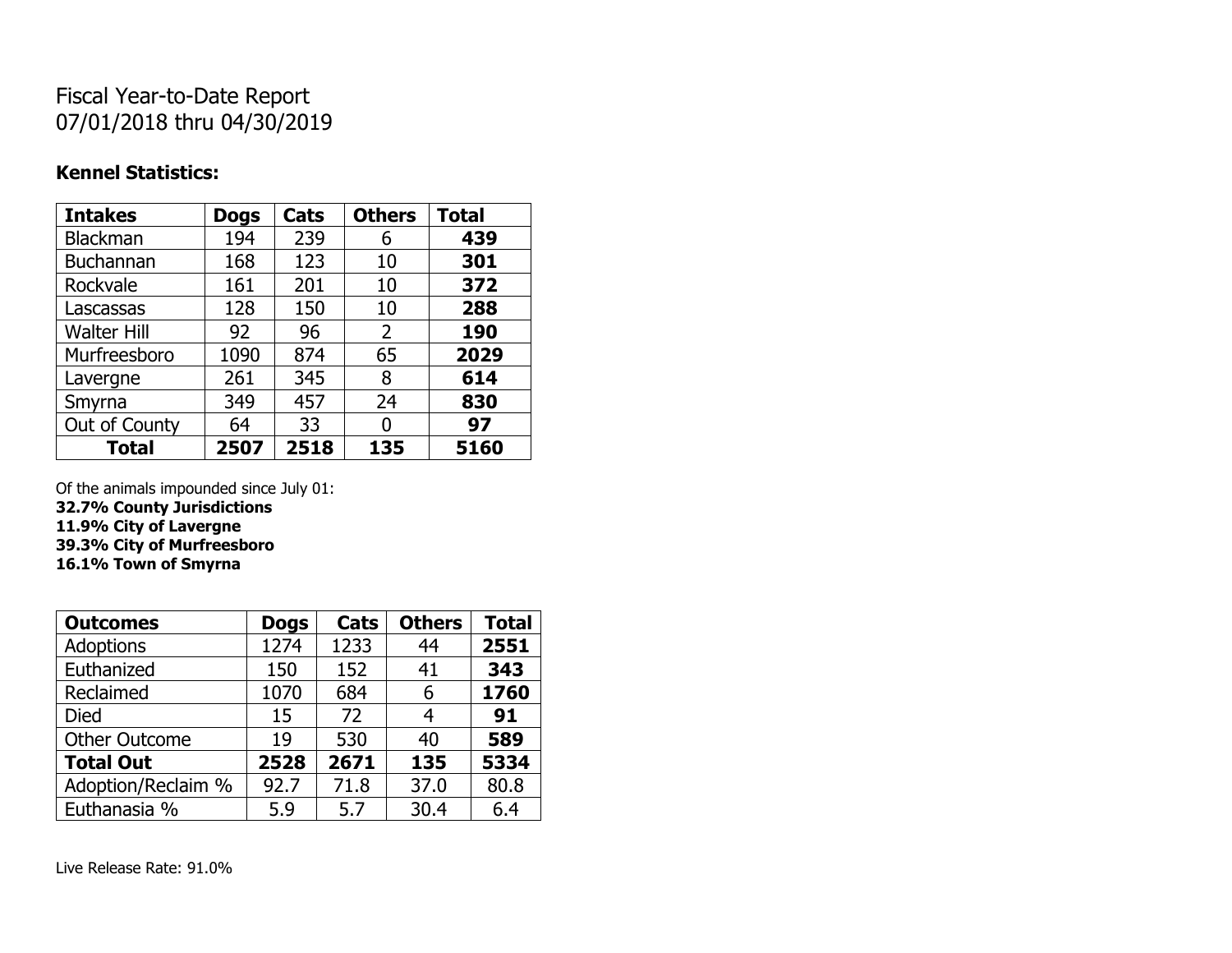25705 People have visited the shelter since July 01, 2018 looking for a lost /new pet.

22832 Logged calls/voice mails since July 01, 2018.

## **Activity Report by Jurisdiction:**

| Zones           | <b>Calls Received</b> | Calls Completed |
|-----------------|-----------------------|-----------------|
| <b>Blackman</b> | 2279                  | 2288            |
| Buchannan       | 1263                  | 1267            |
| Lavergne        | 2744                  | 2753            |
| Lascassas       | 1217                  | 1215            |
| Murfreesboro    | 5894                  | 5921            |
| Rockvale        | 1532                  | 1538            |
| Smyrna          | 1958                  | 1961            |
| Walter Hill     | 890                   | 894             |
| Out of Area     | 198                   | 199             |
| <b>Total</b>    | 17975                 | 18036           |

41.0% County Jurisdictions 15.3% City of Lavergne 32.8% City of Murfreesboro 10.9% Town of Smyrna